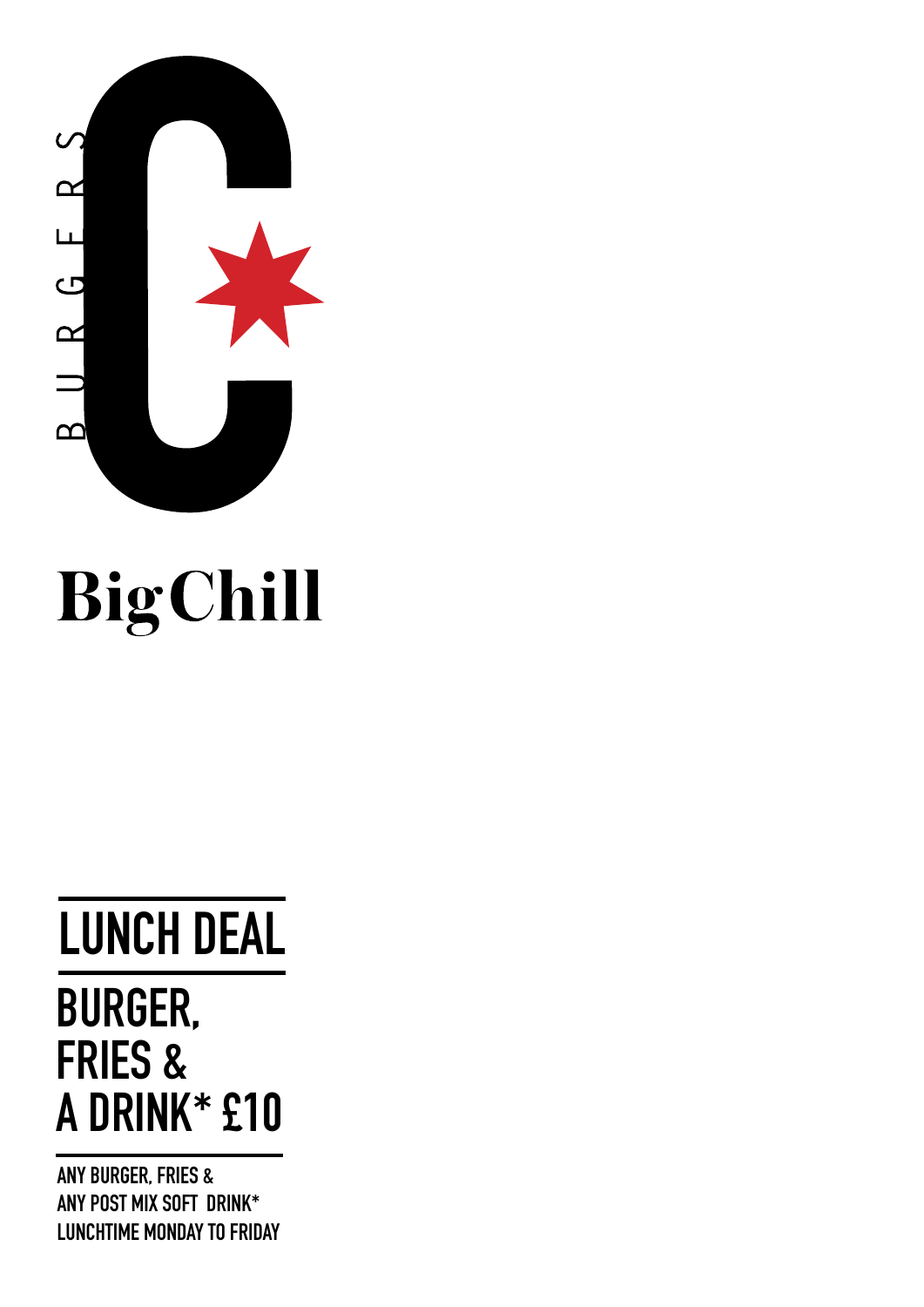## **C H U C K**

| <b>SNACKS &amp; SIDES</b>                                                                                                                          |                  |
|----------------------------------------------------------------------------------------------------------------------------------------------------|------------------|
| MAC 'N' CHEESE BALLS (V)<br>Five Smoked Cheese Macaroni Balls W  Italian Hard Cheese & Tomatillo Salsa                                             | 5.5              |
| <b>CORNFLAKE CHICKEN TENDERS</b><br>Cornflake & Buttermilk Fried Chicken Strips, Choose: • Korean Glaze • Buffalo Sauce • Bbq Sauce                | 7                |
| <b>CHILAQUILES TORTILLA NACHOS (V)</b><br>Fried Tortilla, Cheesy Mix, Sour Cream, Feta, Tomatillo Salsa & Smashed Avo, Coriander, Pickled Jalapeño | 6.5              |
| FIRE-BOMB CHUCK CHILLI BEEF<br>Skillet Chuck Chilli Beef & Cheese W  Tortilla, Red Tomato & Tomatillo Salsa, Avo & Sour Cream                      | 7.5              |
| <b>SALAD BOWLS</b>                                                                                                                                 |                  |
| CALI SLAW (V)<br>White Cabbage, Carrot, Peppers, Red Onion W  Sour Cream, Lime, Chilli & Coriander Mayo                                            | 4.5              |
| <b>GREEN GODDESS SALAD (VG)</b><br>Romaine Lettuce, Green Pepper, Cucumber, Spring Onion, Lemon, Avocado & Coconut Yoghurt Dressing                | 5.5              |
| <b>BURRITO BOWL (V)</b><br>Rice, Black Beans, Red Onion, Sour Cream, Avocado, Lettuce, Jalapeño, Red Tomato & Tomatillo Salsa                      | 6                |
| <b>LOADED FRIES</b>                                                                                                                                |                  |
| SKIN ON FRIES (vg) Thin Cut Skin On Fries W  Lime Jalpeño Aioli                                                                                    | 3.5              |
| TRUFFLE PARMESAN FRIES (v) Fries, Vegetarian Italian Hard Cheese, Truffle Oil & Chives                                                             | 5                |
| JALAPEÑO CHEESY FRIES (v) Cheesy Mix, Pickled Jalapeño, Spring Onion, Crispy Shallots                                                              | 5.5              |
| <b>CHILLI BEEF CHEESY FRIES</b> Cheesy Mix, Chilli Beef, Jalapeño, Coriander, Chillies                                                             | $\boldsymbol{6}$ |
| PULLED PORK CHEESY FRIES Cheesy Mix, Pulled Pork, Bbq Sauce, Chives, Chillies                                                                      | 6                |